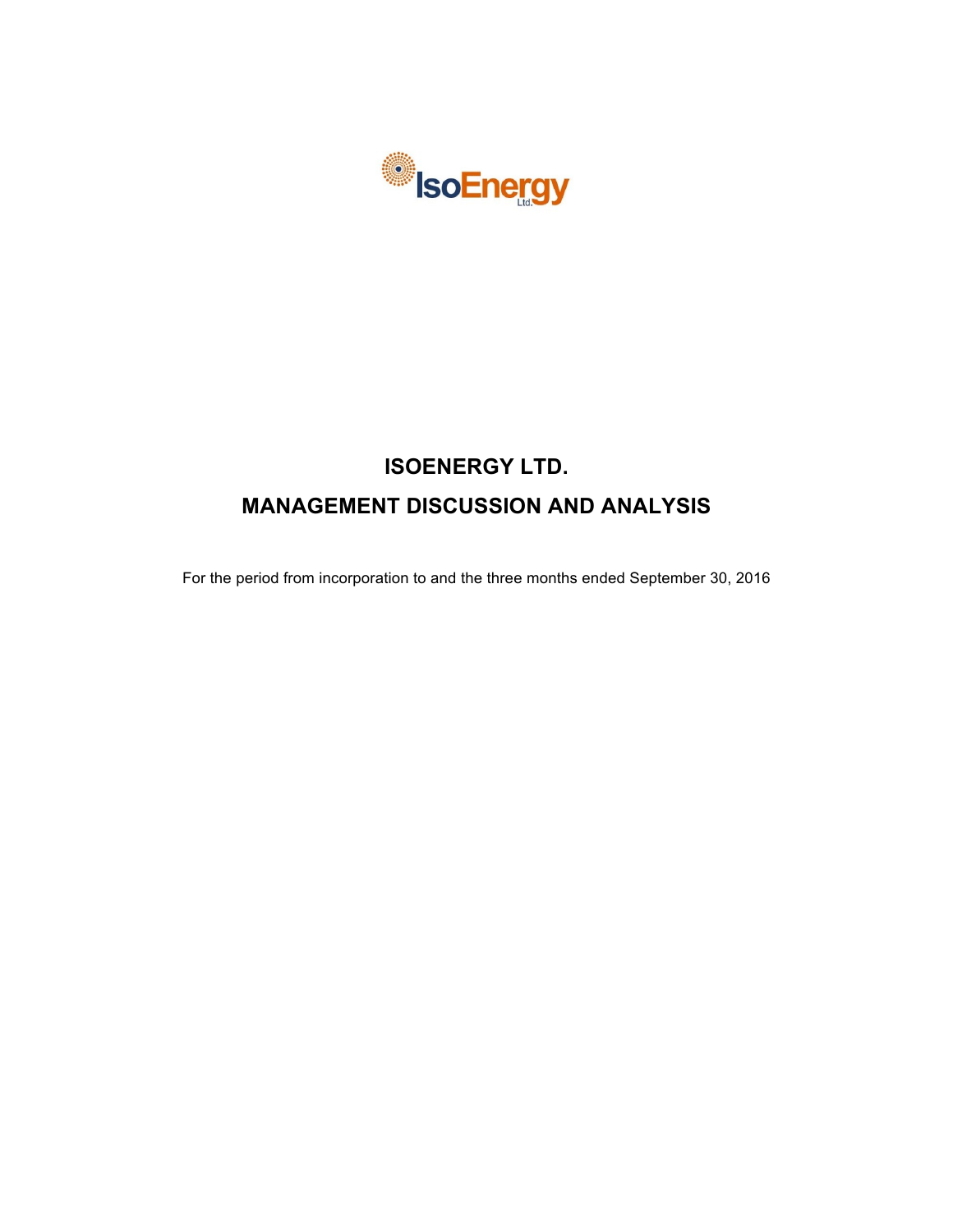# **GENERAL**

This management's discussion and analysis ("MD&A") is management's interpretation of the results and financial condition of IsoEnergy Ltd. ("Iso" or the "Company") for the period from incorporation to and the three months ended September 30, 2016 and includes events up to the date of this MD&A. This discussion should be read in conjunction with the unaudited condensed interim consolidated financial statements as at and for the period from incorporation to and the three months ended September 30, 2016 and the notes thereto (together, the "Interim Financial Statements") and the audited financial statements for the period ended June 30 (the "Audited Financial Statements") appended to Iso's *Form 2B - Application for the Listing of Common Shares of IsoEnergy Ltd* dated October 13, 2016 ("Form 2B"), which is available under the Company's profile on SEDAR at www.sedar.com. All dollar figures stated herein are expressed in Canadian dollars, unless otherwise specified. This MD&A contains forward-looking information. Please see the section, "Note Regarding Forward-Looking Information" for a discussion of the risks, uncertainties and assumptions used to develop the Company's forward-looking information.

# **Financial Statements**

Management is responsible for the Interim Financial Statements referred to in this MD&A. The Audit Committee of the Company's Board of Directors has been delegated the responsibility to review and approve the Interim Financial Statements and MD&A.

The Interim Financial Statements have been prepared in accordance with IAS 34, Interim Financial Reporting, and should be read in conjunction with Iso's Audited Financial Statements, which have also been prepared in accordance with International Financial Reporting Standards ("IFRS") as issued by the International Accounting Standards Board ("IASB"). Based on the nature of the Company's activities, both presentation and functional currency is Canadian dollars.

The Company's Interim Financial Statements have been prepared using IFRS applicable to a going concern, which assumes that the Company will be able to realize its assets and discharge its liabilities in the normal course of business for the foreseeable future. The ability of the Company to continue as a going concern is dependent on its ability to obtain financing and achieve future profitable operations.

# **TECHNICAL INFORMATION**

All scientific and technical information herein has been reviewed and approved by Mr. Steve Blower, P.Geo., Vice President – Exploration for Iso. Mr. Blower is a qualified person for the purposes of National Instrument 43-101 *Standards of Disclosure for Mineral Projects*. For additional information regarding the Company's Radio project and Thorburn Lake project, including its quality assurance and quality control procedures, please see the technical report dated effective August 19, 2016 and September 26, 2016, respectively, in each case, on the Company's profile at www.sedar.com.

## **OVERALL PERFORMANCE**

The principal business activity of Iso is the acquisition and exploration of uranium mineral properties, principally in the Athabasca Basin of Saskatchewan.

Iso's principal assets are: (i) a right to earn a 70% interest in the Radio Project; (ii) a 100% interest in the Thorburn Lake Project (subject to a 1% net smelter return royalty ("NSR") and a 10% carried interest which can be converted to an additional 1% NSR at the holder's option upon completion of a bankable feasibility study); and (iii) a 100% interest, in each of the Madison, 2Z, Carlson Creek and North Thorburn properties. Figure 1 below sets forth the location of the Company's properties.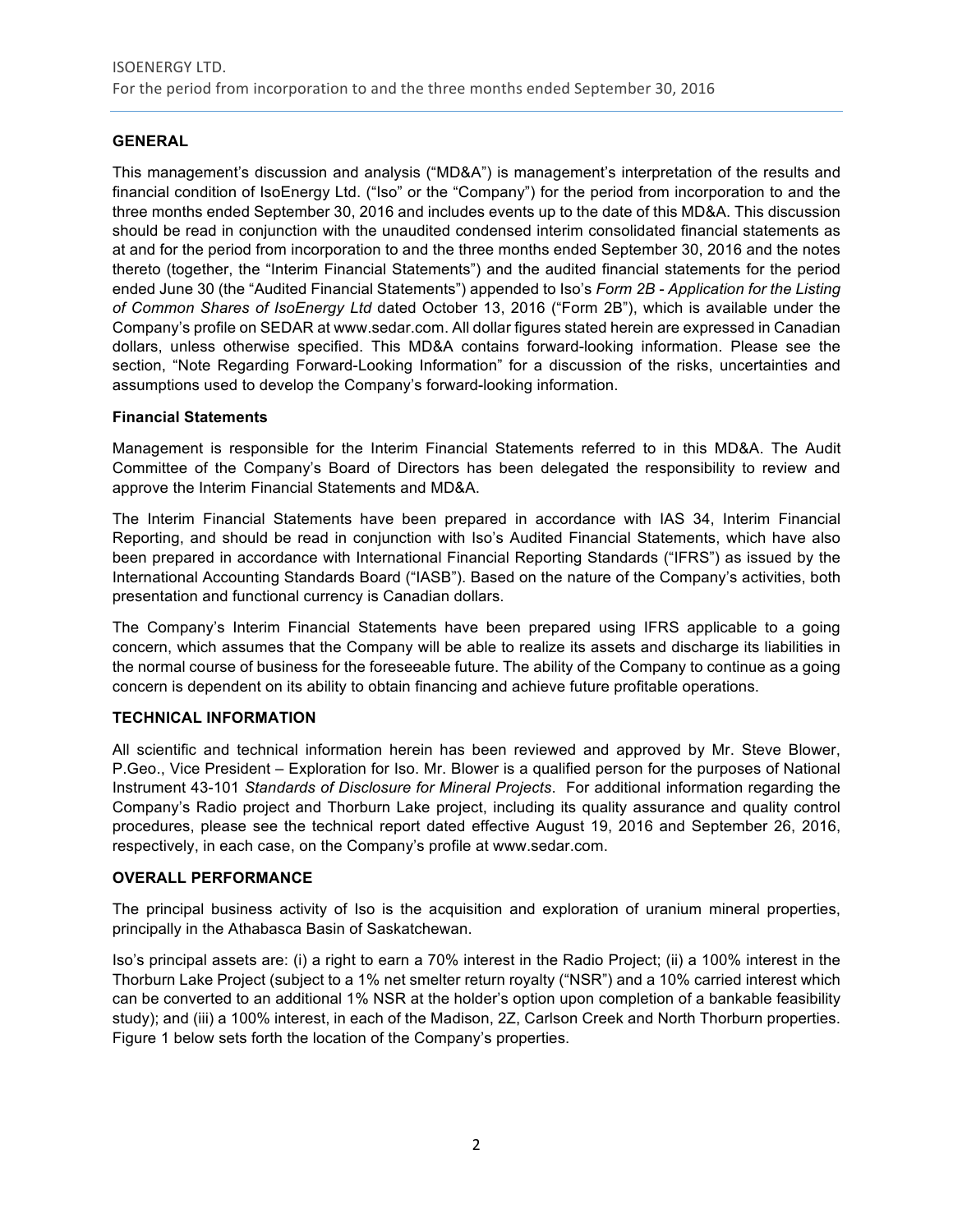



# **Background**

Iso was incorporated on February 2, 2016 pursuant to the *Business Corporations Act* (British Columbia). Iso was incorporated as a wholly-owned subsidiary of NexGen Energy Ltd. ("NexGen") for the purpose of acquiring a portfolio of early stage mineral exploration properties from NexGen. NexGen is a Canadian based uranium exploration company focused on the advancement of its Rook 1 Project in the Athabasca Basin, Saskatchewan. NexGen's common shares are listed and posted for trading on the Toronto Stock Exchange. As of the date hereof, NexGen holds 71.7% of the outstanding Iso common shares.

Effective June 17, 2016, and pursuant to a transfer agreement (the "Transfer Agreement") between Iso and NexGen, Iso acquired all NexGen's interest in the Radio Project (including by way of assignment, the Radio Option Agreement (as defined below)), the Thorburn Lake Project and the Madison, 2Z and Carlson Creek properties, all early stage exploration properties located in the Athabasca Basin, Saskatchewan (collectively, the "Acquired Properties"). As consideration for the Acquired Properties, Iso issued 29 million Iso common shares to NexGen at a price of \$1.00 per Iso common share. In addition, on June 30, 2016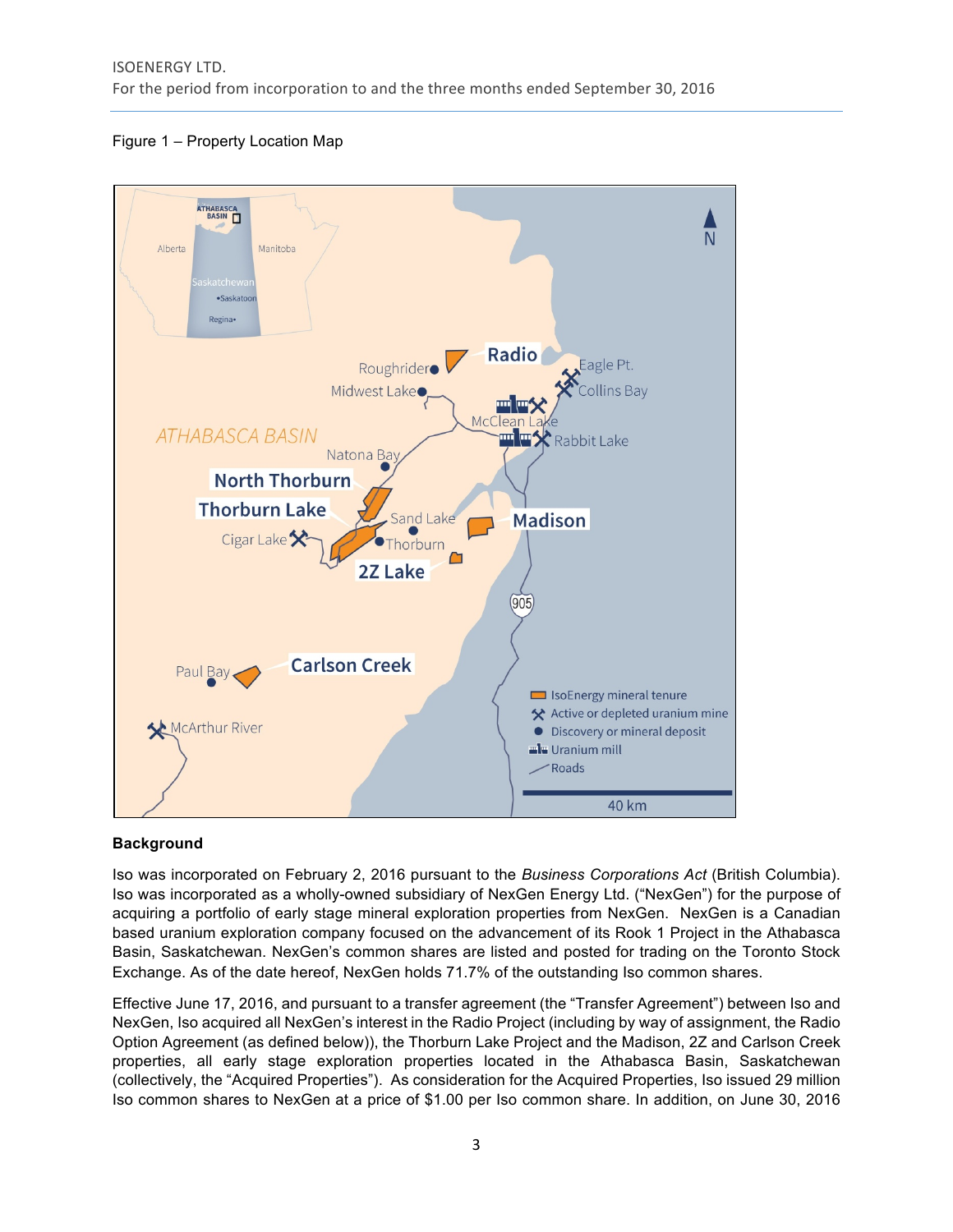Iso acquired its North Thorburn property for consideration of one million Iso common shares at a price of \$1.00 per Iso common share and a cash payment of \$100,000.

On August 30, 2016, Iso and 2532314 Ontario Ltd, a newly-formed wholly-owned subsidiary of Iso ("Iso Subco") and Airesurf Networks Holdings Inc. ("Airesurf') entered into an amalgamation agreement (the "Amalgamation Agreement") pursuant to which Airesurf and Iso Subco would amalgamate (the "Amalgamation") to form a new corporation ("Amalco"). Pursuant to the Amalgamation Agreement, each issued and outstanding Airesurf common share would be exchanged for 0.20833 Iso common shares. As a result of the Amalgamation Iso would become a reporting issuer in the Province of Alberta.

On October 12, 2016, and in connection with the Amalgamation, Iso amalgamated with 10889338 B.C. Ltd., a wholly-owned subsidiary of NexGen (the "Iso Merger"). Pursuant to the IsoMerger, all of the issued and outstanding Iso common shares were exchanged for an equivalent number of common shares of the amalgamated entity. The Iso Merger did not have any effect on the business or financial condition of Iso.

On October 13, 2016, the Amalgamation was completed and in connection therewith Iso (as it existed after the Iso Merger) issued an aggregate of 302,881 common shares to former shareholders of Airesurf, representing approximately 1% of the issued and outstanding common shares of Iso. The Amalgamation did not have any effect on the business or financial condition of Iso, other than the issue of 302,881 common shares of Iso to former Airesurf shareholders. Upon the completion of the Amalgamation, the Company had 38,944,113 common shares issued and outstanding and no convertible securities, of which 29,450,002 common shares were held by NexGen.

On October 19, 2016, Iso's common shares commenced trading on the TSX Venture Exchange.

# **Radio Option Agreement**

Pursuant to an option agreement, most recently amended February 21, 2014, upon incurring \$10,000,000 of expenditures on the Radio Project by May 31, 2017, the Company has the right to earn a 70% right, title and interest in the Radio property (the "Radio Option Agreement"). As of September 30, 2016, the Company has incurred \$556,525 of expenditures on the Radio project.

Upon Iso earning a 70% interest in the Radio Project, Iso and the Radio optionors will be deemed to have formed a joint venture with Iso having an initial 70% interest therein and the Radio optionors having an initial 30% interest and the parties shall proceed in good faith to negotiate the terms of a joint venture agreement. The Radio optionors' 30% interest shall be free carried until the commencement of commercial production after which all costs and expenses (other than those incurred in connection with an expansion in respect of which the Radio optionors shall be free carried) shall be pro rata to the parties' respective interest in the joint venture.

The Radio Option Agreement provides that the Radio optionors shall retain a 2% net smelter royalty and a 2% gross overriding royalty on production from the property, calculated in accordance with the Radio Option Agreement. The gross overriding royalty applies only to gems and gemstones.

# **Financial**

As an exploration stage company, the Company does not have revenues and is expected to generate operating losses. As at September 30, 2016, the Company had cash of \$7,104,066, an accumulated deficit of \$655,761 and working capital of \$6,253,475. Under the Radio Option Agreement, the Company is required to spend \$10 million prior to May 31, 2017 to earn a 70% interest. Therefore, to meet this requirement, the Company will need to raise additional funds or seek an amendment to the agreement. There is no guarantee the Company will be successful in doing so.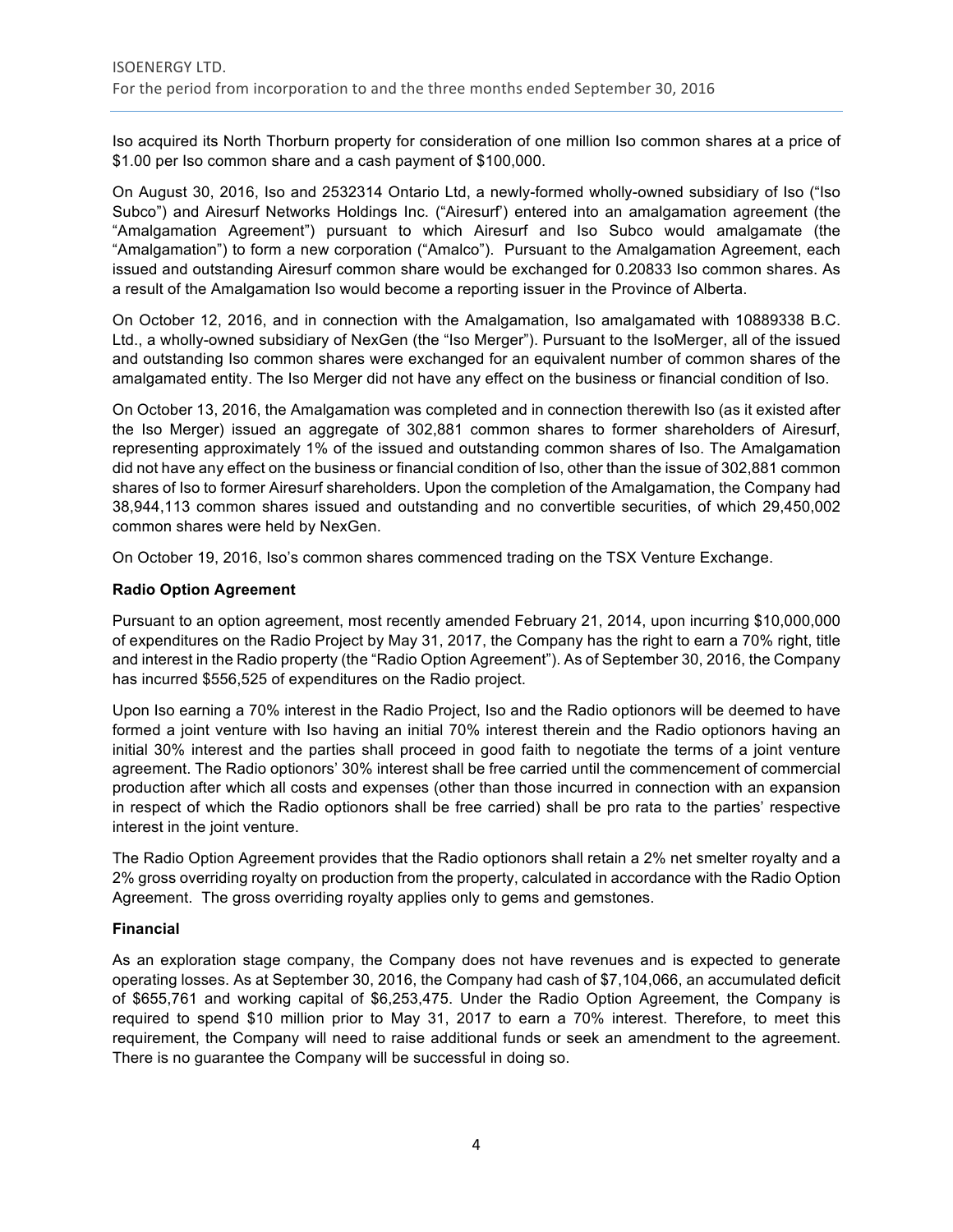The Interim Financial Statements do not include any adjustments relating to the recoverability and classification of recorded asset amounts and classification of liabilities that might be necessary should the Company be unable to continue as a going concern.

In the period from incorporation to approximately August 15, 2016, pending completion of the brokered and non-brokered private placements, NexGen financed Iso's operational expenses. As of August 15, 2016, approximately \$458,400 was owing by Iso to NexGen in that regard. On August 16, 2016, NexGen converted \$450,000 of the amount owing by Iso to NexGen into 450,000 Iso common shares at a price of \$1.00 per share.

During the period since inception to September 30, 2016, the Company received net proceeds of \$8,317,002 related to the issue of common shares (see the *Liquidity and Capital Resources* section below).

On October 11, 2016, the Company issued 132,950 common shares for proceeds of \$132,950 in order to meet the TSX listing requirements. On November 2, 2016, the Company issued 2,116,436 flow-through shares at a price of \$1.10 per share for net proceeds of \$2,178,395.

#### **Industry and Economic Factors that May Affect the Business**

The business of exploring for minerals involves a high degree of risk. As an exploration company Iso is subject to risks and challenges similar to companies in a comparable stage and industry. These risks include, but are not limited to, the challenges of securing adequate capital, exploration, development and operational risks inherent in the mining industry; changes in government policies and regulations; the ability to obtain the necessary permitting; as well as global economic and uranium price volatility; all of which are uncertain.

The underlying value of the Company's exploration and evaluation assets is dependent upon the existence and economic recovery of mineral reserves and is subject to, but not limited to, the risks and challenges identified above. Changes in future conditions could require material write-downs of the carrying value of the Company's exploration and evaluation assets. The Company does not generate revenue. As a result, the Company continues to be dependent on third party financing to continue exploration activities on the Company's properties, maintain capacity and satisfy contractual obligations. Accordingly, the Company's future performance will be most affected by its access to financing, whether debt, equity or other means. Access to such financing, in turn, is affected by general economic conditions, the price of uranium, exploration risks and the other factors described in the section entitled "Risk Factors" in the Company's Form 2B.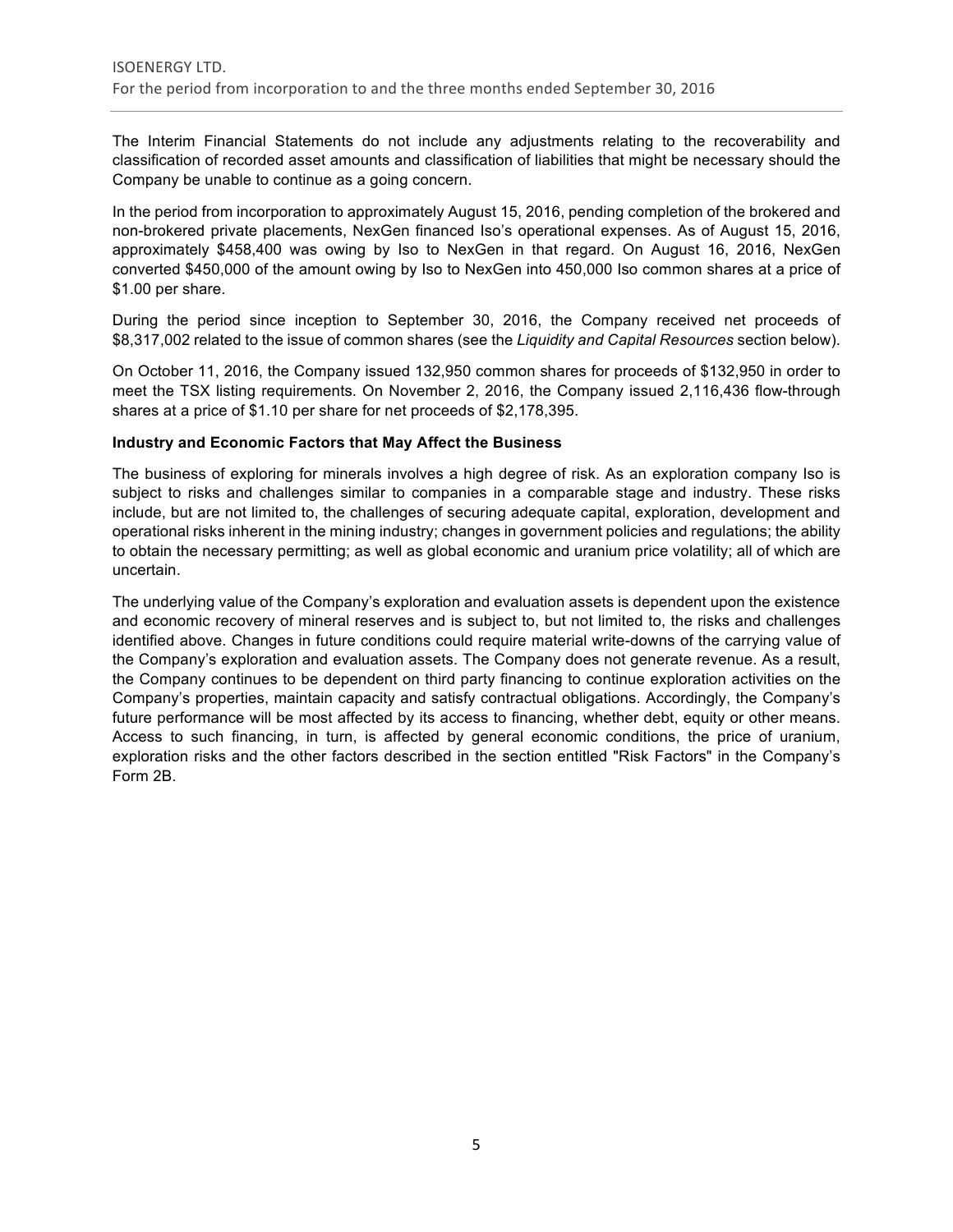# **SELECTED FINANCIAL INFORMATION**

The following financial information is derived from the Company's Interim Financial Statements, prepared in accordance with IFRS applicable to interim financial reporting including IAS 34 and presented in Canadian dollars. It should be read in conjunction with the Company's Interim Financial Statements as well as the Audited Financial Statements.

|                                   | For the quarter ended<br>September 30, 2016 |            | For the quarter ended<br>June 30, 2016 |            | For the period from<br>inception to<br>September 30, 2016 |            |
|-----------------------------------|---------------------------------------------|------------|----------------------------------------|------------|-----------------------------------------------------------|------------|
| Revenue                           |                                             | Nil        | Nil                                    |            | Nil                                                       |            |
| Loss from operations              | \$                                          | (429, 496) | \$                                     | (226, 265) | \$                                                        | (655, 761) |
| Basic loss per share              | S                                           | (0.01)     | \$                                     | (0.05)     | \$                                                        | (0.04)     |
| Diluted loss per share            | \$                                          | (0.01)     | \$                                     | (0.05)     | \$                                                        | (0.04)     |
| Exploration and evaluation assets | \$                                          | 31,105,185 | \$                                     | 30,228,197 | \$                                                        | 31.105.185 |
| Total assets                      | \$                                          | 38,385,965 | \$                                     | 32,297,248 | \$                                                        | 38,385,965 |
| <b>Total current liabilities</b>  | \$                                          | 932.294    | \$                                     | 493,812    | \$                                                        | 932.294    |
| Total non-current liabilities     | \$                                          |            | S                                      |            | S                                                         |            |
| Working capital                   |                                             | 6,253,475  | \$                                     | 1,569,787  | \$                                                        | 6,253,475  |
| Shareholders' equity              | \$                                          | 37,453,671 | \$                                     | 31.803.436 | \$                                                        | 37,453,671 |
| Cash dividend declared per share  |                                             | Nil        |                                        | Nil        |                                                           | Nil        |

# **RESULTS OF OPERATIONS**

## **Loss from Operations**

During the three months ended September 30, 2016 and the period from inception to September 30, 2016 the Company had a loss of \$429,496 and \$655,761, respectively comprised of:

|                                                       | For the three<br>months ended<br><b>September 30, 2016</b> | For the period from<br>February 2 to<br><b>September 30, 2016</b> |  |
|-------------------------------------------------------|------------------------------------------------------------|-------------------------------------------------------------------|--|
| Administrative salaries, contract and directors' fees | \$<br>189.651                                              | \$.<br>277,895                                                    |  |
| Office and administrative                             | 18.885                                                     | 46.590                                                            |  |
| Employee relocation expense                           | 8.578                                                      | 72.658                                                            |  |
| Professional fees                                     | 261.211                                                    | 275.117                                                           |  |
| Travel                                                | 13.370                                                     | 45.700                                                            |  |
| Listing fee                                           | 10.000                                                     | 10.000                                                            |  |
| Release of flow-through share premium liability       | (72, 199)                                                  | (72, 199)                                                         |  |
| Loss from operations                                  | (429,496)                                                  | (655, 761)                                                        |  |

Administrative salaries, contract and directors' fees relate to costs incurred by employees and contractors to manage the head office in Vancouver as well as directors' fees. Additional salaries and contract costs are included in exploration and evaluation assets.

Office and administrative expenses are primarily comprised of rent and communication costs. The employee relocation expense was a one-time cost related to relocating the President and Chief Executive Officer from Melbourne, Australia to Vancouver, British Columbia, where Iso's head office is located.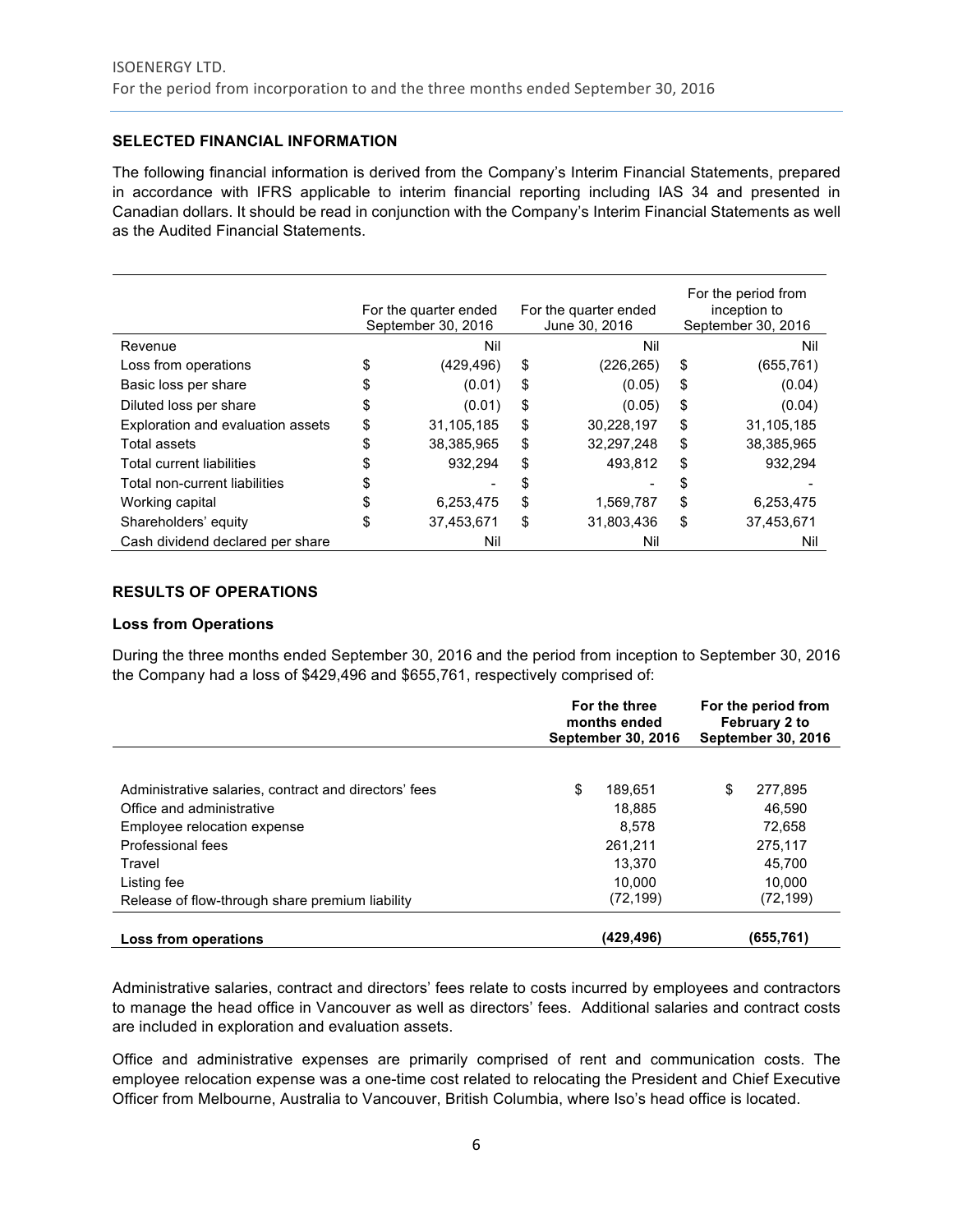Professional fees consist of legal and accounting fees related to the Company's application to list its common shares on the TSXV and the completion of the Amalgamation (including the transaction contemplated thereby).

Travel expenses relate to general corporate travel in connection with marketing of the non-brokered private placement and brokered private placement completed during that period and travel to sites in preparation of the commencement of exploration activities.

Release of flow-through share premium liability is related to the fulfillment of the commitment to spend the required exploration expenditures under the flow-through share arrangement. The Company issued flowthrough shares with any resulting flow-through share premium recorded as a flow-through share premium liability. The liability is subsequently reduced when the required exploration expenditures are made, and accordingly, a recovery of flow-through premium is recorded as income. Resource expenditure deductions for income tax purposes related to exploration activities funded by flow-through share arrangements are renounced to investors under Canadian income tax legislation. On issuance, the Company separates the flow-through share into i) a flow-through share premium, equal to the estimated premium, if any investors pay for the flow-through feature, which is recognized as a liability and ii) share capital. Upon expenses being incurred, the Company recognizes a deferred tax liability for the amount of tax reduction renounced to the shareholders. The premium is recognized into income as release of flow-through share premium liability and the related deferred tax is recognized as a tax provision. To the extent that eligible deferred income tax assets are available, the Company will reduce the deferred income tax liability and record a deferred income tax recovery. Proceeds received from the issuance of flow-through shares must be expended on Canadian resource property exploration within a period of two years. Failure to expend such funds as required under the Canadian income tax legislation will result in a Part XII.6 tax to the Company on flow-through proceeds renounced under the "Look-back" Rule. When applicable, this tax is expensed as a financial expense.

During the period ended September 30, 2016, the Company raised \$2,000,020 through the issuance of flow-through shares. Based on Canadian tax law, the Company is required to spend this amount on eligible exploration expenditures by December 31, 2017. A \$181,820 flow-through share premium liability was recorded during the period ended September 30, 2016. As of September 30, 2016, the Company fulfilled \$793,487 of the obligation to spend the required eligible exploration expenditures and as such the liability has been reduced by \$72,199 to \$109,621.

## **Exploration and evaluation spending**

|                            | Radio                    | Thorburn<br>Lake         | North<br>Thorburn | Other        | Total         |
|----------------------------|--------------------------|--------------------------|-------------------|--------------|---------------|
| Drilling                   | \$417,872                | 13.397<br>\$             | \$<br>-           | \$<br>79     | 431,348<br>\$ |
| Geological and geophysical | $\overline{\phantom{0}}$ | 268,799                  | 47,400            | -            | 316,199       |
| Labour and wages           | 99.480                   | 89.562                   | 10.100            | 3.712        | 202,854       |
| Camp costs                 | 23,715                   | $\overline{\phantom{0}}$ |                   | 1.473        | 25,188        |
| Geochemistry and assay     | 8.560                    | $\overline{\phantom{0}}$ |                   |              | 8.560         |
| Travel and other           | 6,898                    | 980                      | 2,189             | 10.969       | 21,036        |
|                            | \$556,525                | \$372.738                | 59.689<br>\$.     | 16.233<br>S. | \$1,005,185   |

During the period from incorporation (February 2, 2016) to September 30, 2016, Iso spent an aggregate of \$1,005,185 on deferred exploration on its properties as follows:

During the period, Iso actively explored three of its six properties, Radio, Thorburn Lake, and North Thorburn. A description of these exploration activities is set forth below.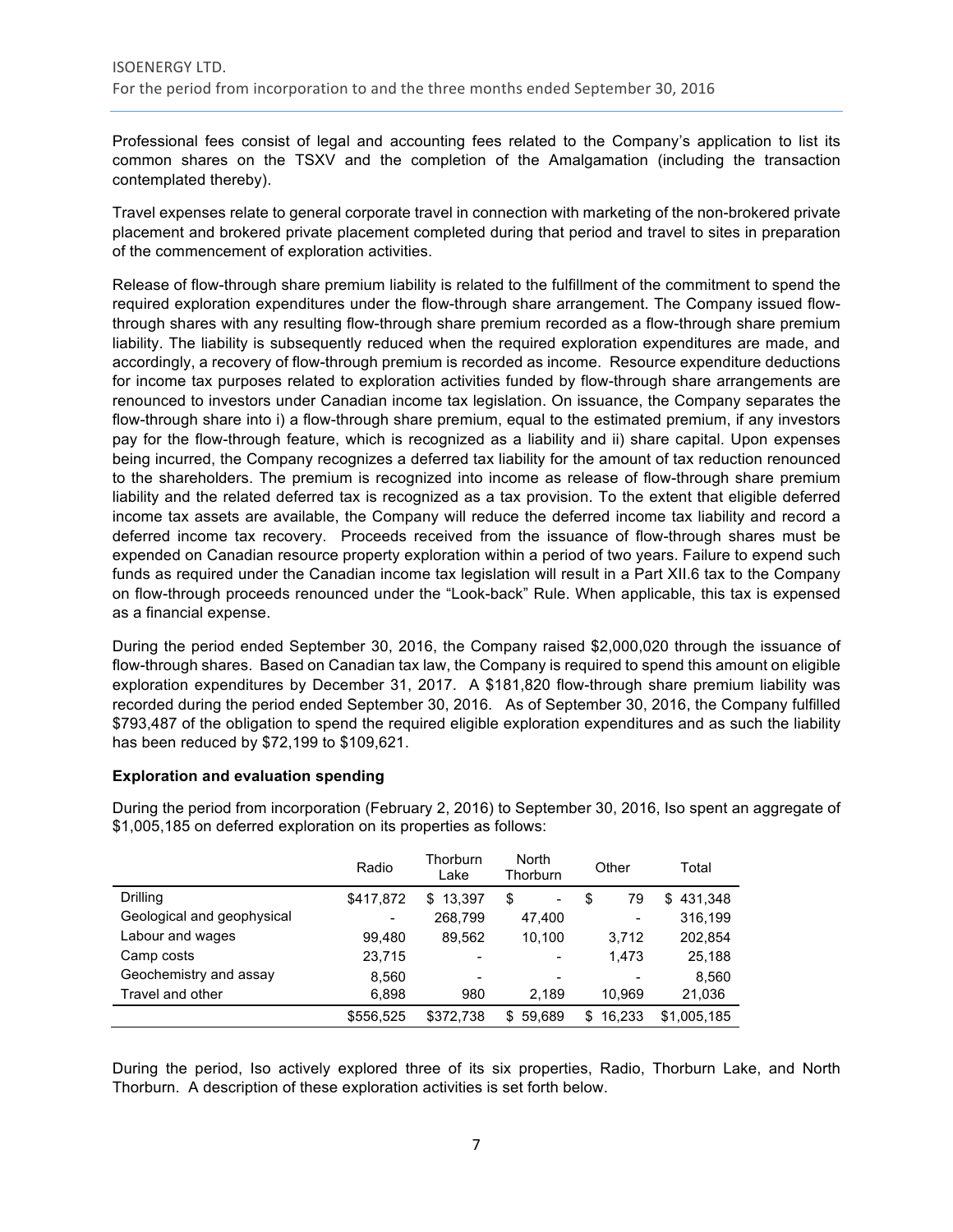# Radio

At the Radio property, a program of core drilling was started on September 19, 2016. The program consisted of 13 drill holes totalling 4,946 metres and was completed on October 14, 2016, subsequent to the end of the reporting period. The program evaluated three metasedimentary corridors for the presence of features indicative of nearby uranium mineralization. Results from several drill holes in the southern corridor were positive, as they encountered a large volume of basement clay alteration associated with graphitic fault zones. Further exploration in this area is warranted. Drilling in the other two corridors did not encounter any features indicative of nearby uranium mineralization, however large stretches of these corridors remain unevaluated.

This drilling program is part of an exploration that will also include a program of surficial geochemistry consisting of soil sampling and radon emanometry, using the DC resistivity grid generated in 2012.

#### Thorburn Lake

Work at Thorburn Lake consisted of a direct current resistivity ("DC-Res") survey that began on August 31, 2016 and was completed on October 12, 2016, subsequent to the end of the reporting period. Approximately 84 line-kilometres of surveying was completed on grid lines spaced 200 metres apart. The survey was designed to locate areas of basement conductivity that may be related to graphitic structures, and other areas of low resistivity that might indicate clay alteration zones in the sandstone or basement. Preliminary results are encouraging, as graphitic structures observed in drilling in 2008 and 2011 are coincident with conductive features in the survey results. Also, other local areas of low resistivity are observed in the data that may indicate the presence of clay alteration zones.

The Thorburn Lake core drilling program began on October 14, 2016 and is expected to be complete by November 10, 2016. A total of 2,520 metres is planned in six drill holes. Several targets will be evaluated in an area characterized by widespread elevated uranium geochemistry and local weak uranium mineralization previously drilled in 2011 by a previous operator. The best assay result from the 2011 drilling was 0.43% U3O8 over 0.6 metres in drill hole TBN-11-05A associated with pitchblende filled fractures in basement pelitic gneiss, immediately beneath the sub-Athabasca unconformity.

This was completed as part of a larger exploration program that will also consist of a DC resistivity survey on the remaining southwest half of the property; and a 4,200-metre drill program focused on targets identified by the DC-Res survey.

#### North Thorburn

A program of ground gravity geophysical surveying was completed at the North Thorburn property in June, 2016. During the survey, gravity was measured at 380 new stations spaced 50 metres apart along 200 metre spaced grid lines. Results of this survey will be integrated with results from other geophysical surveys (including a DC-Res program currently underway) to develop drill targets at North Thorburn. No previous drilling has been completed on the property.

This 50.4 line-kilometre DC-Res geophysical survey is underway and is expected to be finished in mid-November. As with the recently completed survey at Thorburn Lake, the objective is to locate areas of basement conductivity that may be related to graphitic structures, and other areas of low resistivity that might indicate clay alteration zones in the sandstone or basement. The survey results will be integrated with other datasets to generate drill targets. No previous drilling has been completed on the property.

The Company plans on completing a 2,400-metre diamond drill program on Thorburn North in 2017.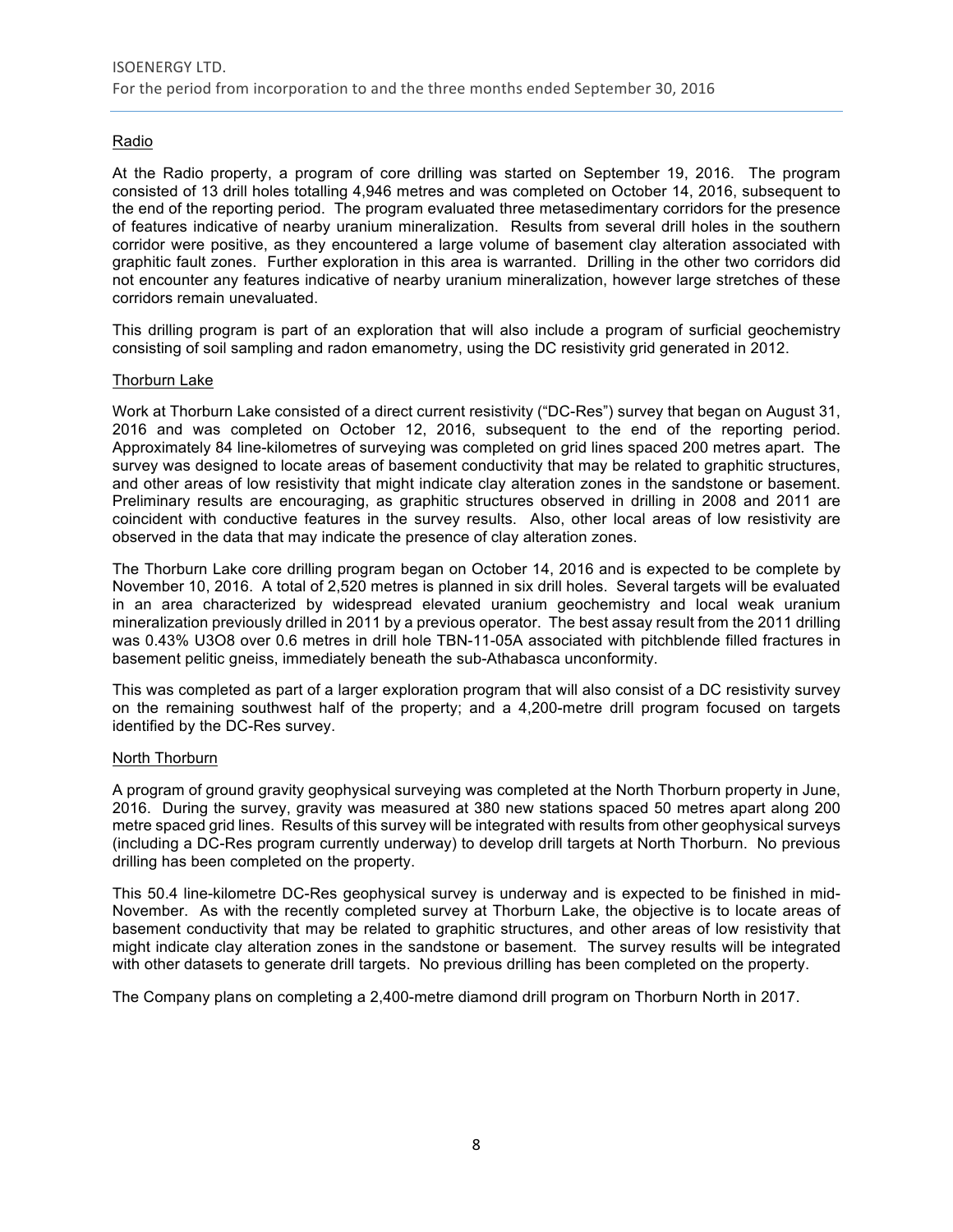# **LIQUIDITY AND CAPITAL RESOURCES**

Iso has no revenue-producing operations, earns only minimal interest income on cash, and is expected to have recurring operating losses. As at September 30, 2016, the Company had an accumulated deficit of \$655,761.

In the period ended September 30, 2016, the Company completed the following private placements:

| Date issued by:  | <b>Shares</b><br>issued | Proceeds<br>per share | Gross<br>proceed | Cash<br>finders' fee | Other cash<br>share<br>issuance<br>costs | Net<br>proceeds |
|------------------|-------------------------|-----------------------|------------------|----------------------|------------------------------------------|-----------------|
| June 21/30, 2016 | 2,033,000               | \$<br>1.00            | \$2,033,000      | \$<br>(3,300)        | \$<br>۰                                  | \$2,029,700     |
| August 5, 2016   | 2,092,500               | \$<br>1.00            | 2,092,500        | (95, 550)            | (64, 185)                                | 1,932,765       |
| August 5, 2016   | 1,818,200               | \$<br>1.10            | 2,000,020        | (120,001)            | (61, 348)                                | 1,818,671       |
| August 4, 2016   | 2,106,000               | \$<br>1.00            | 2,106,000        |                      | (45, 885)                                | 2,060,115       |
|                  | 8,049,700               |                       | \$8,231,520      | \$ (218, 851)        | \$(171, 418)                             | \$7,841,251     |

Iso does not have any commitments for capital expenditures. However, pursuant to the Radio Option Agreement in order to exercise its option to acquire a 70% interest in the Radio Project, Iso must incur \$10 million of expenditures thereon by May 31, 2017. As of September 30, 2016, \$556,525 has been incurred and approximately an additional \$1,100,000 was then budgeted. Additional expenditures will depend on exploration results from the current and planned exploration programs.

As at the date of this MD&A, the Company has approximately \$8,025,000 million in cash and approximately \$1,165,000 million in current liabilities. The Company's working capital balance as at the date of this MD&A is approximately \$7,050,000 million. As the date of this report the Company has sufficient funds to complete the plans to continue exploration activities at its Radio, Thorburn Lake and Thorburn North projects, as discussed above and finance its general and administrative costs for the next 12 months. As such, the Company has adequate working capital to complete its planned exploration and maintain corporate capacity for the ensuing 12 months. Excess available funds will be allocated to exploration programs based upon the results of completed programs.

On an ongoing basis, and particularly in light of current market conditions for mineral exploration, management evaluates and adjusts its planned level of activities, including planned, exploration and committed administrative costs, to maintain adequate levels of working capital.

The Company has not paid any dividends and management does not expect that this will change in the near future.

Working capital is held almost entirely in cash, significantly reducing any liquidity risk of financial instruments held by Iso.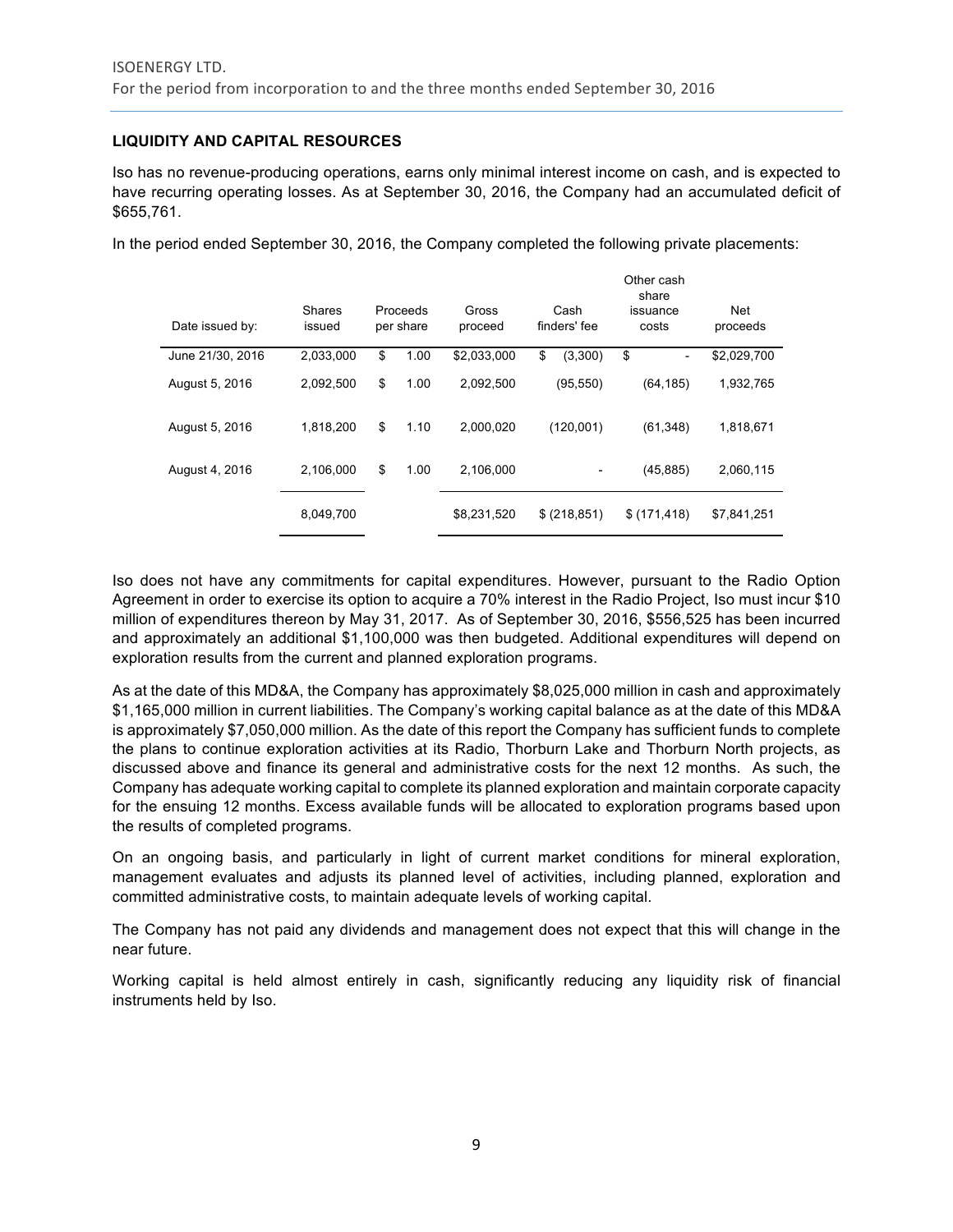# **OFF-BALANCE SHEET ARRANGEMENTS**

The Company had no off-balance sheet arrangements as at September 30, 2016 or as at the date hereof.

# **TRANSACTIONS WITH RELATED PARTIES**

The only transactions between the Company and related parties are transactions between the Company and its key management personnel. Key management personnel include those persons having authority and responsibility for planning, directing and controlling the activities of the Company as a whole. The Company has determined that key management personnel consists of executive and non-executive members of the Company's Board of Directors, corporate officers and related companies. The aggregate remuneration attributed to key management personnel can be summarized as follows:

|                                        | For the period<br>ended September<br>30, 2016 |         |  |  |
|----------------------------------------|-----------------------------------------------|---------|--|--|
| Short-term compensation <sup>(1)</sup> | S                                             | 316,377 |  |  |

(1) Short-term compensation to key management personnel for the period from February 2, 2016 to September 30, 2016 amounted to \$316,3777, \$213,509 of which was expensed and included in administrative salaries, contracts and directors' fees on the statement of loss and comprehensive loss, and \$102,868 was capitalized to exploration and evaluation assets.

In addition, \$72,658 of relocation expenses were paid by the Company to relocate key management personnel to Vancouver, where the corporate office is located. These were included in relocation expenses on the statement of loss and comprehensive loss. As of September 30, 2016, no stock options were issued.

## **OUTSTANDING SHARE DATA**

The authorized capital of Iso consists of an unlimited number of common shares. As of November 8, there were 41,060,549 common shares outstanding and 3,775,000 stock options.

As at November 8, 2016, there were no warrants outstanding. Stock options outstanding at November 8, 2016 are as follow:

| Number of<br>options |   | Exercise price<br>per option | Number of options<br>exercisable |      | Exercise price<br>per option | Expiry date      |
|----------------------|---|------------------------------|----------------------------------|------|------------------------------|------------------|
| 3,675,000            | S | 1.00                         | 1,225,000                        | \$   | 1.00                         | October 25, 2021 |
| 100,000              |   | 1.00                         | $\sim$ $-$                       | - \$ | 1.00                         | October 24, 2021 |
| 3,775,000            | S | 1.00                         | 1,225,000                        | S    | 1.00                         |                  |

## **PROPOSED TRANSACTIONS**

Other than the transaction set out above which occurred subsequent to September 30, 2016, there are no proposed acquisitions or dispositions before the Board for consideration. As is typical in the mineral exploration and development industry, the Company continually reviews potential merger, acquisition and investment transactions and opportunities that could enhance shareholder value.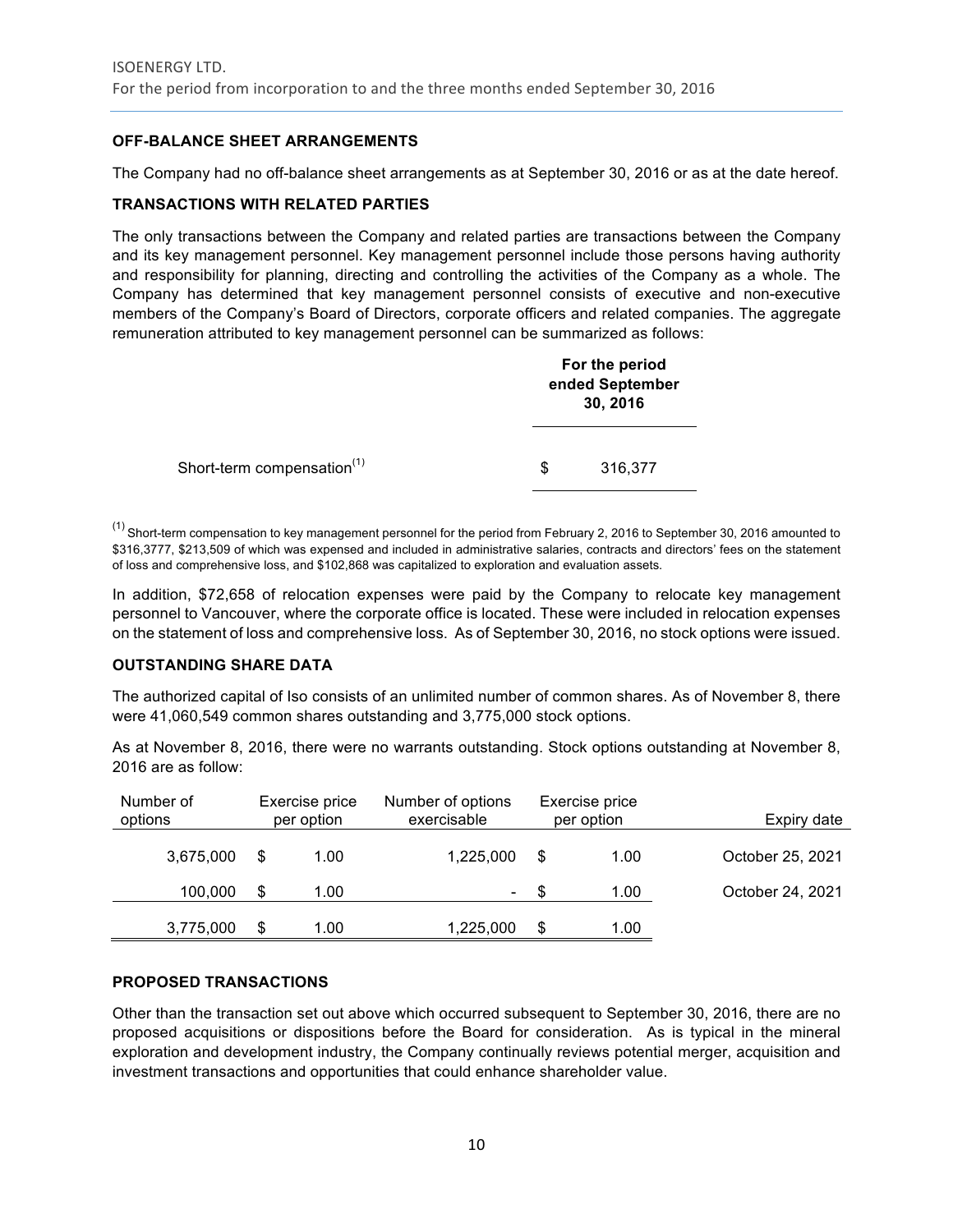# **CRITICAL ACCOUNTING JUDGMENTS, ESTIMATES AND ASSUMPTIONS**

The preparation of the financial statements requires management to make judgments, estimates and assumptions that affect the reported amounts of assets, liabilities and contingent liabilities at the date of the financial statements and the reported amounts of revenues and expenses during the reporting period. Estimates and assumptions are continuously evaluated and are based on management's experience and other factors, including expectations of future events that are believed to be reasonable under the circumstances. Uncertainty about these judgments, estimates and assumptions could result in outcomes that could require a material adjustment to the carrying amount of the asset or liability affected in future periods.

Significant areas of estimation uncertainty considered by management in preparing the financial statements is as follows:

#### *(i) Impairment*

At the end of each financial reporting period the carrying amounts of the Company's non-financial assets are reviewed to determine whether there is any indication that those assets have suffered an impairment loss or reversal of previous impairment. Where such an indication exists, the recoverable amount of the asset is estimated in order to determine the extent of the impairment, if any. With respect to exploration and evaluation assets, the Company is required to make estimates about the future events and circumstances regarding whether the carrying amount of intangible exploration assets exceeds its recoverable amount. Recoverability is dependent on various factors, including the discovery of economically recoverable reserves, the ability of the Company to obtain the necessary financing to complete the development and upon future profitable production or proceeds from the disposition of the exploration and evaluation assets themselves. Additionally, there are numerous geological, economic, environmental and regulatory factors and uncertainties that could impact management's assessment as to the overall viability of its properties or the ability to generate future cash flows necessary to cover or exceed the carrying value of the Company's exploration and evaluation assets and properties.

## *(ii) Share-based payments*

In situations where equity instruments are issued to settle amounts due or for goods or services received by the entity as consideration which cannot be specifically identified, they are measured at the fair value of the share-based payment. Otherwise, share-based payments are measured at the fair value of amount settled or goods or services received. The only significant share based payment transactions occurring during the period ended September 30, 2016 was the acquisition of the Acquired Properties and Thorburn North property. At the time of these transactions, Iso was a private company, and therefore, the determination of the value of these share-based payments is considered a significant accounting estimate, as there was no active market for these shares. The value of these transactions was measured with reference to the price per share paid by external third party investors at around the same time.

## **CHANGES IN ACCOUNTING POLICIES**

The accounting policies followed by the Company are set out in Note 4 to the Audited Financial Statements and have been consistently followed in the preparation of the Interim Financial Statements.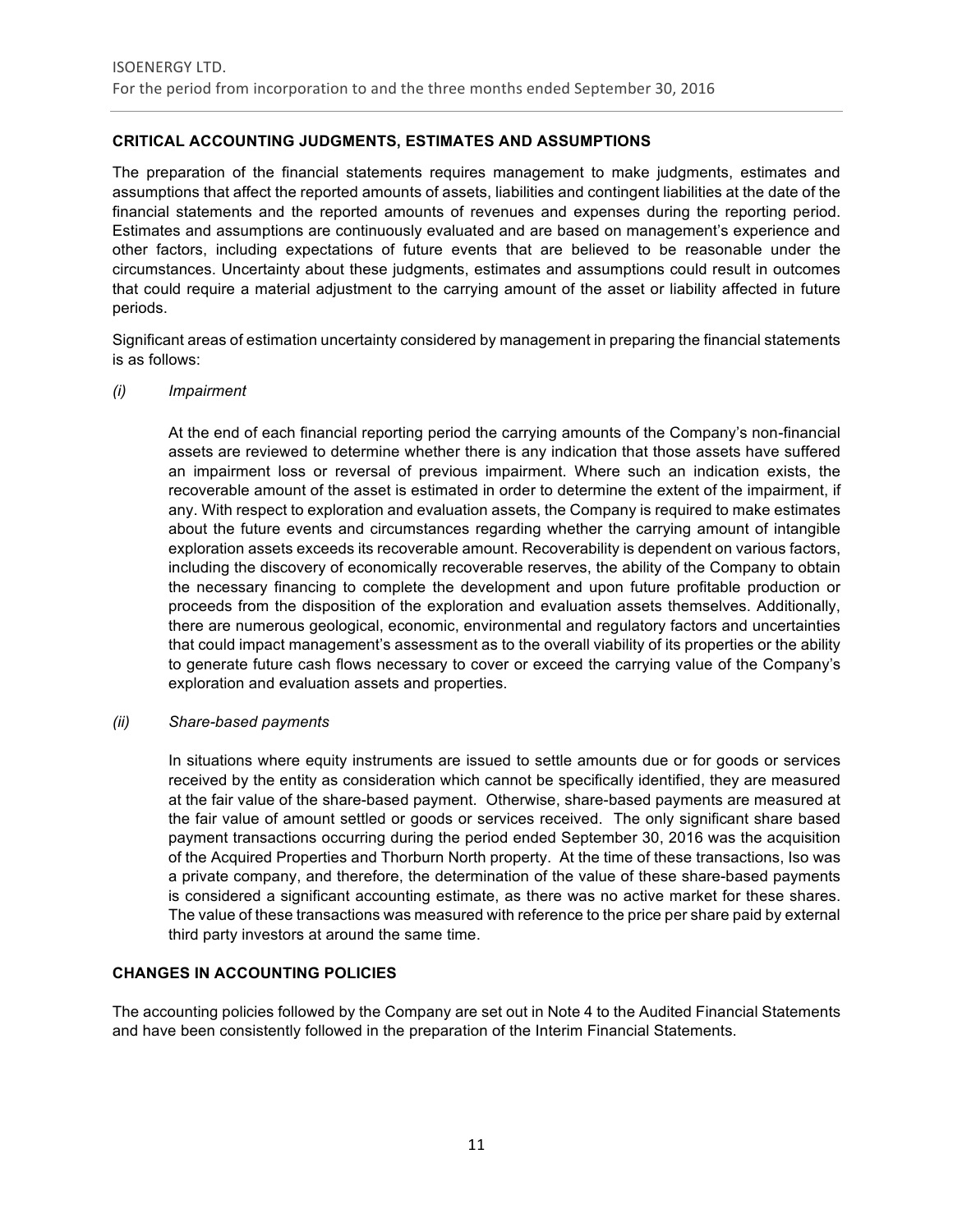# **Future accounting pronouncements:**

The following standards have not been adopted by the Company and are being evaluated to determine their impact:

- IFRS 9 *Financial Instruments:* New standard that replaced IAS 39 for classification and measurement of financial instruments, effective for annual periods beginning on or after January 1, 2018. The extent of the impact of adoption of the standard on the Company's financial statements has not yet been determined.
- IFRS 16 *Leases:* In January 2016, the IASB issued IFRS 16 Leases. IFRS 16 brings most leases on-balance sheet for lessees by eliminating the distinction between operating and finance leases. Lessor accounting remains largely unchanged and the distinction between operating and finance leases is retained. Under IFRS 16, a lessee recognizes a right-of-use asset and a lease liability. The right-of-use asset is treated similarly to other non-financial assets and depreciated accordingly, and the liability accrues interest. The lease liability is initially measured at the present value of the lease payments payable over the lease term, discounted at the rate implicit in the lease. Lessees are permitted to make an accounting policy election, by class of underlying asset, to apply a method like IAS 17's operating lease accounting and not recognize lease assets and lease liabilities for leases with a lease term of 12 months or less and on a lease-by-lease basis, to apply a method similar to current operating lease accounting to leases for which the underlying asset is of low value. IFRS 16 supersedes IAS 17 – Leases and related interpretations and is effective for periods beginning on or after January 1, 2019, with earlier adoption permitted if IFRS 15 has also been applied. The Company is currently evaluating the impact of the adoption of IFRS 16 on the Company's financial statements along with the timing of adoption.

# **CAPITAL MANAGEMENT**

The Company manages its capital structure, and adjusts it, based on the funds available to the Company, in order to support the acquisition, exploration and evaluation of assets. The Board does not establish quantitative return on capital criteria for management, but rather relies on the expertise of the Company's management to sustain the future development of the business. In the management of capital, the Company considers all components of equity and is dependent on third party financing, whether through debt, equity, or other means. Although the Company has been successful in raising funds to date, there is no assurance that the Company will be successful in obtaining the required financing in the future or that such financing will be available on terms acceptable to the Company. The properties in which the Company currently has an interest are in the exploration stage. As such the Company has relied on the equity markets to fund its activities. The Company will continue to assess new properties and seek to acquire an interest in additional properties if it determines that there is sufficient geologic or economic potential and if it has adequate financial resources to do so. The Company is not subject to externally imposed capital requirements. There were no changes in the Company's approach to capital management during the period ended September 30, 2016.

# **FINANCIAL INSTRUMENTS AND OTHER INSTRUMENTS**

The Company's financial instruments consist of cash, accounts receivable, accounts payable and accrued liabilities, and a liability to issue shares.

The fair values of the Company's financial instruments approximate their carrying value, due to their shortterm maturities or liquidity. The Company's cash and accounts receivable are classified as loans and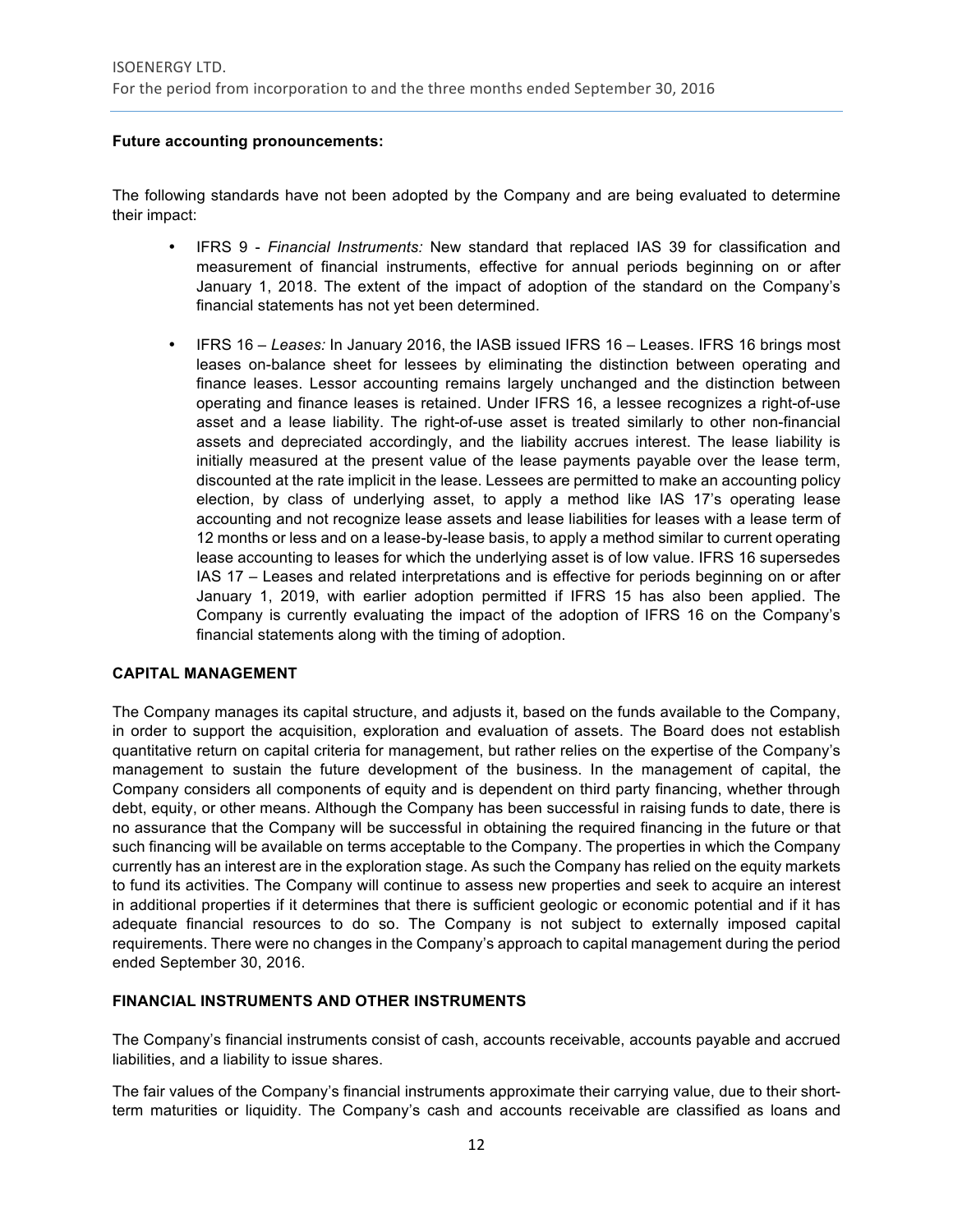receivables and are initially recorded at fair value and subsequently at amortized cost with accrued interest recorded in accounts receivable.

#### **Financial instrument risk exposure**

As at September 30, 2016, the Company's risk exposure and the impact on the Company's financial instruments are summarized below:

## **(a) Credit Risk**

Credit risk is the risk that one party to a financial instrument will fail to discharge an obligation and cause the other party to incur a financial loss. As at September 30, 2016 the Company holds cash with a large Canadian bank. Credit risk is concentrated as a significant amount of the Company's cash and cash equivalents is held at one financial institution. Management believes the risk of loss to be remote. The Company's amounts receivable consists of input tax credits receivable from the Government of Canada and interest accrued on cash equivalents. Accordingly, the Company does not believe it is subject to significant credit risk.

#### **(b) Liquidity Risk**

Liquidity risk is the risk that an entity will encounter difficulty in raising funds to meet commitments associated with financial instruments. The Company attempts to manage liquidity risk by maintaining sufficient cash balances. Liquidity requirements are managed based on expected cash flows to ensure that there is sufficient capital to meet short-term obligations. As at September 30, 2016 the Company had a working capital balance of \$6,253,475, including cash of \$7,104,066.

#### **(c) Market Risk**

Market risk is the risk of loss that may arise from changes in market factors such as interest rates, foreign exchange rates and commodity and equity prices.

#### **(i) Interest Rate Risk**

Interest rate risk is the risk that the future cash flows of a financial instrument will fluctuate due to changes in market interest rates. The Company holds its cash in bank accounts that earn variable interest rates. Due to the short-term nature of these financial instruments, fluctuations in market rates do not have a significant impact on the estimated fair values of the Company's cash and cash equivalent balances as of September 30, 2016.

## **(ii) Foreign Currency Risk**

The functional currency of the Company is the Canadian dollar. The Company is affected by currency transaction risk and currency translation risk. Consequently, fluctuations of the Canadian dollar in relation to other currencies may impact the fair value of the Company's financial assets, liabilities and operating results. As of September 30, 2016, the Company had no financial assets or liabilities that were subject to currency translation risk. The Company will maintain a Canadian dollar bank account in Canada.

## **(iii) Price risk**

The Company is exposed to price risk with respect to commodity and equity prices. Equity price risk is defined as the potential adverse impact of movements in individual equity prices or general movements in the level of the stock market on the Company's earnings. Commodity price risk is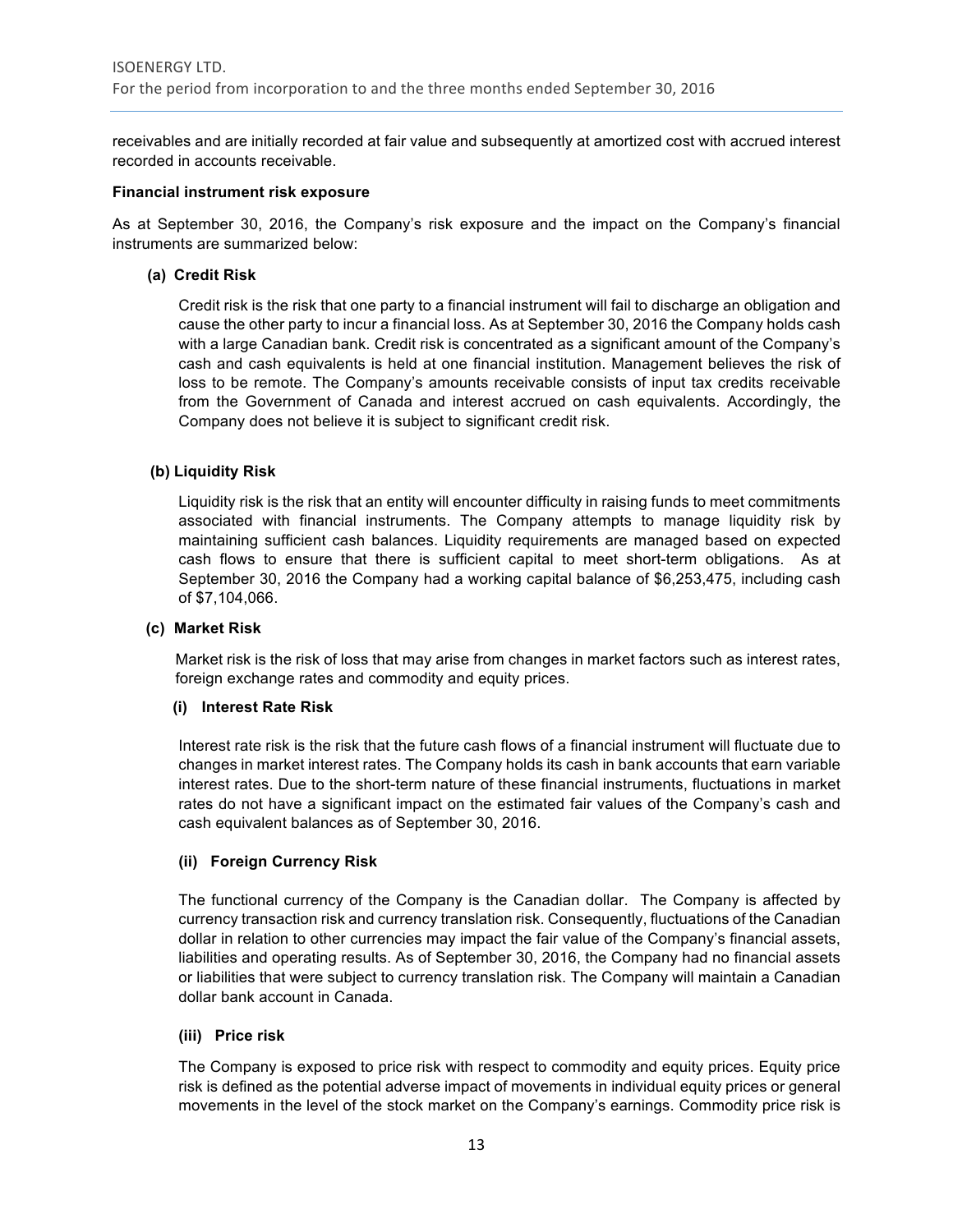defined as the potential adverse impact of commodity price movements on earnings and economic value. Future declines in commodity prices may impact the valuation of long-lived assets. The Company closely monitors the commodity prices of uranium, individual equity movements, and the stock market.

#### **RISK FACTORS**

The operations of the Company are speculative due to the high-risk nature of its business which is the exploration of mineral properties. For a comprehensive list of the risks and uncertainties facing the Company, please see "Risk Factors" in the Company's Form 2B. These are not the only risks and uncertainties that Iso faces. Additional risks and uncertainties not presently known to the Company or that the Company currently considers immaterial may also impair its business operations. These risk factors could materially affect the Company's future operating results and could cause actual events to differ materially from those described in forward-looking statements relating to the Company.

#### **SEGMENT INFORMATION**

The Company operates in one reportable segment, being the acquisition, exploration and development of uranium properties. All of the Company's non-current assets are located in Canada.

# **ADDITIONAL DISCLOSURE FOR VENTURE ISSUERS WITHOUT SIGNIFICANT REVENUE**

Additional disclosure concerning Iso's general and administrative expenses and exploration and evaluation expenses is provided in the Company's statement of loss and comprehensive loss contained in its audited financial statements for the period ended June 30, 2016, which is all available in the Form 2B on Iso's website or on its profile at www.sedar.com.

## **NOTE REGARDING FORWARD-LOOKING INFORMATION**

This MD&A contains "forward-looking statements" (also referred to as "forward-looking information") within the meaning of applicable Canadian securities legislation. All statements, other than statements of historical facts, included in this MD&A that address activities, events or developments that IsoEnergy expects or anticipates will or may occur in the future, including, without limitation, statements about the future exploration activities; sources, and proposed uses, of funds; capital and operating cost estimates, including general and administrative expenses; expectations regarding the ability to raise capital for future activities; and other such matters are forward-looking statements. When used in this MD&A, the words "estimate", "plan", "anticipate", "expect", "intend", "believe" and similar expressions are intended to identify forwardlooking statements.

Forward-looking information and statements are based on the then current expectations, beliefs, assumptions, estimates and forecasts about Iso's business and the industry and markets in which it operates. Forward-looking information and statements are made based upon certain assumptions and other important factors that could cause the actual results, performances or achievements of Iso to be materially different from future results, performances or achievements expressed or implied by such information or statements. Such information and statements are based on numerous assumptions including, among others, that the results of planned exploration activities are as anticipated, the price of uranium, the anticipated cost of planned exploration activities, that general business and economic conditions will not change in a material adverse manner, that financing will be available if and when needed on reasonable terms and that third party contractors, equipment, supplies and governmental and other approvals required to conduct IsoEnergy's planned exploration activities will be available on reasonable terms and in a timely manner.